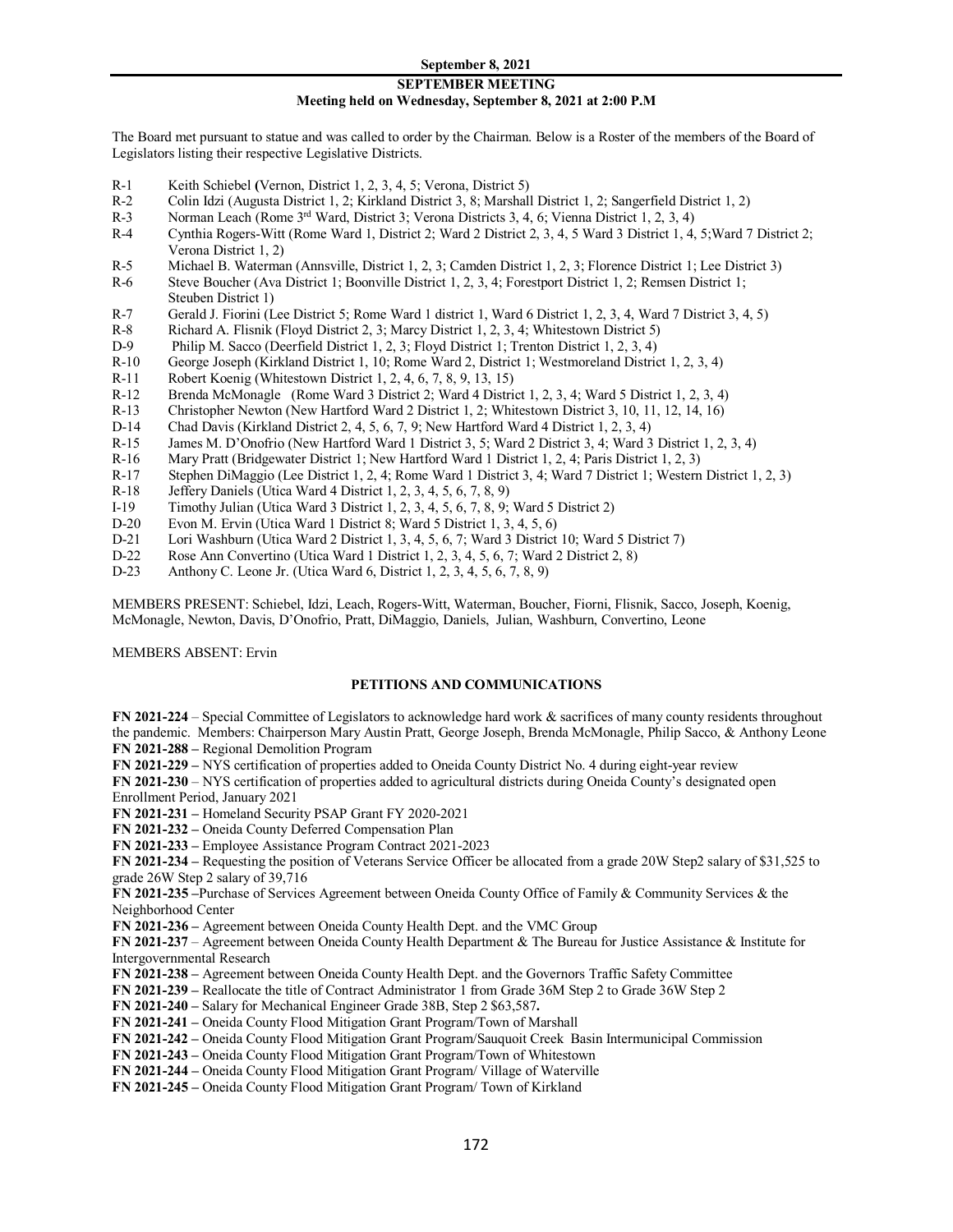### **SEPTEMBER MEETING Meeting held on Wednesday, September 8, 2021 at 2:00 P.M**

**FN 2021-246 –** Agreement between Oneida County through its Health Department and Kelberman Center Preschool Program for qualified students with disabilities **FN 2021-247 –** Amendment to Local Law#4 Introductory "C" of 2013 Providing for a Temporary Revocable Access Permit System for Public Access to and Use of Land Owened by the County of Oneida **FN 2021-248 –** Proposed 2022 Workers Compensation Budget

#### **MOTIONS AND RESOLUTIONS**

**No. 224 – FN 2021-231** – Messrs. Flisnika nd D'Onofrio offered the following resolution and moved its adoption.

# **RE: APPROVAL OF GRANT AGREEMENT BETWEEN ONEIDA COUNTY, THROUGH ITS DEPARTMENT OF EMERGENCY SERVICES, AND NEW YORK STATE, THROUGH ITS DIVISION OF HOMELAND SECURITY AND EMERGENCY SERVICES**

- **WHEREAS,** This Board is in receipt of correspondence from Edward T. Stevens, Director of Emergency Services, requesting approval of a Grant Agreement between Oneida County, through its Department of Emergency Services, and New York State, through its Division of Homeland Security and Emergency Services, through the Public Safety Answering Points (PSAP) Operations Grant for FY2020-2021, in the amount of \$168,751.00, to provide funding for four (4) Public Safety Telecommunicators to aid Oneida County in improving public safety and enhancing emergency preparedness across New York State, and
- WHEREAS, In accordance with Oneida County Charter Section 2202, said Grant Agreement must be approved by the Oneida County Board of Legislators, now, therefore, be it hereby
- **RESOLVED,** That Oneida County Executive, Anthony J. Picente, Jr., is hereby authorized to electronically execute any and all documents related to a Grant Agreement between Oneida County, through its Department of Emergency Services, and New York State, through its Division of Homeland Security and Emergency Services, in the amount of \$168,751.00, for a term commencing January 1, 2021 and ending December 31, 2021.
- APPROVED: Public Safety Committee (September 7, 2021) Ways and Means Committee (September 8, 2021)
- DATED: September 8, 2021

Seconded by Mr. Joseph and adopted by the following vote:

AYES 22 NAYS 0 ABSENT 1 (Mme. Ervin)

**No. 225 – FN 2021-232** – Messrs. Idzi and D'Onofrio offered the following resolution and moved its adoption.

#### **RE: APPROVAL TO EXTEND THE CURRENT ADMINISTRATIVE AGREEMENT WITH NATIONWIDE RETIREMENT SOLUTIONS TO ADMINISTER THE DEFERRED COMPENSATION 457 PLAN**

- **WHEREAS,** The New York State Deferred Compensation Board (the "Board"), pursuant to Section 5 of the New York State Finance Law ("Section 5") and the Regulations of the New York State Deferred Compensation Board (the "Regulations"), has promulgated the Plan Document of the Deferred Compensation Plan for employees of Oneida County (the "Model Plan") and offers the Model Plan for adoption by local employers, and
- **WHEREAS,** A Request for Proposals was properly advertised for administrative services for the Oneida County Deferred Compensation Plan, and
- **WHEREAS,** Whereas the Oneida County Deferred Compensation Committee adopted a resolution recommending that the administrative services contract be awarded to Nationwide Retirement Solutions, Inc.; now therefore, be it hereby
- **RESOLVED,** That this Board authorizes and approves an administratuve servuces agreenebt between Oneida County and Nationwide Retirement Solutions, Inc. for a five (5) year term commencing July 14, 2021 and ending July 13, 2026.
- APPROVED: Government Operations Committee (September 7, 2021)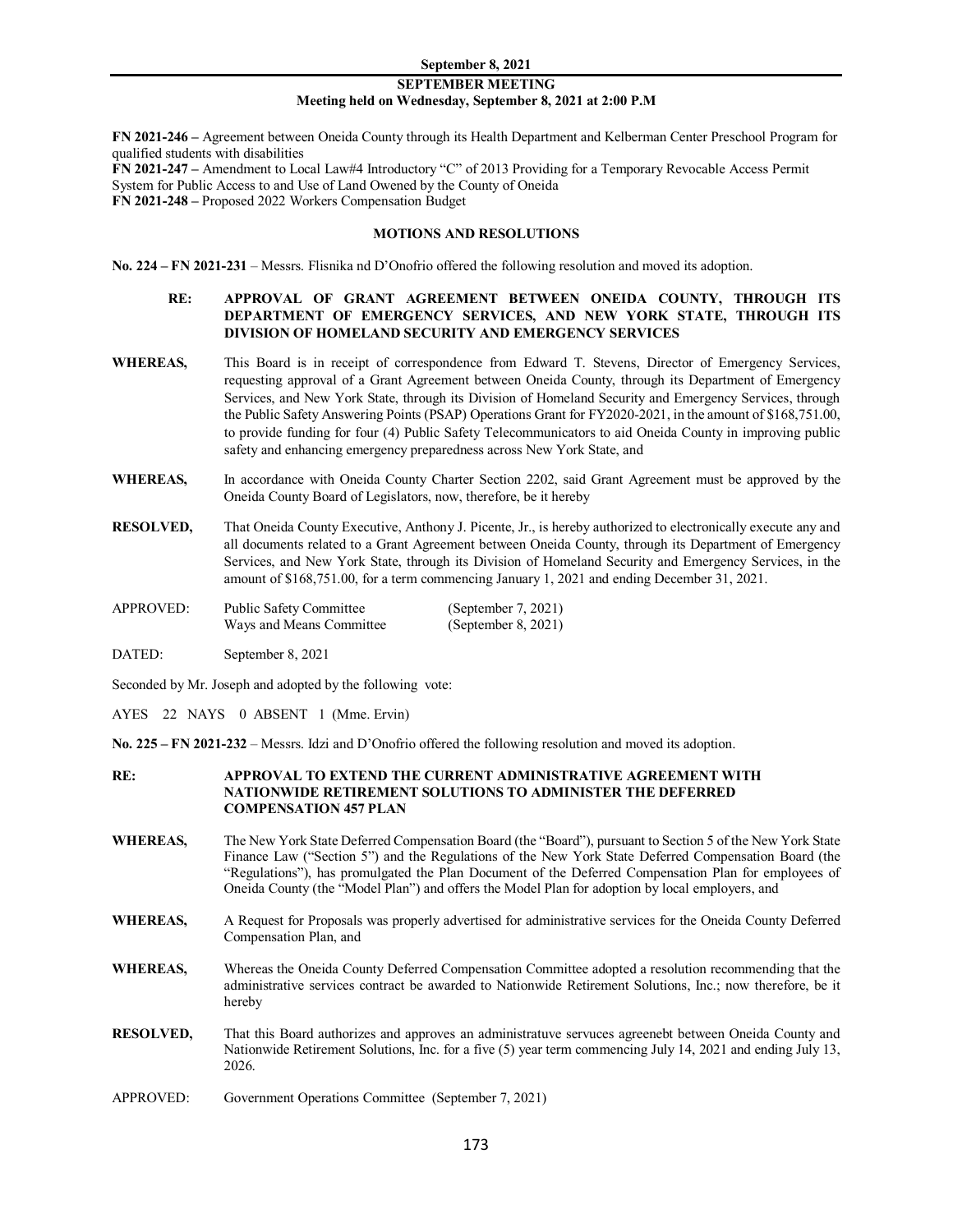Ways & Means Committee (September 8, 2021)

DATED: September 8, 2021

Seconded by Mr. Joseph and adopted by the following vote: AYES 22 NAYS 0 ABSENT 1 (Mme. Ervin)

**No. 226 – FN 221-233** – Messrs. Idzi and D'Onofrio offered the following resolution and moved its adoption.

### **RE: PURCHASE OF SERVICES AGREEMENT BETWEEN ONEIDA COUNTY, THROUGH ITS DEPARTMENT OF PERSONNEL, AND CENTER FOR FAMILY LIFE & RECOVERY, INC.**

- **WHEREAS,** This Board is in receipt of a Purchase of Services Agreement between Oneida County, through its Department of Personnel, and Center for Family Life & Recovery, Inc., for an estimated cost of \$79,200.00, to provide Employee Assistance Program (EAP) services to Oneida county, its employees and their immediate families, including professional assessment and referral counseling for troubled employees and their families, supervisory orientation and training, and critical incident debriefing services, and
- **WHEREAS**, The Agreement shall be for a term commencing January 1, 2021 and ending December 31, 2023, with either party having the right to terminate the Agreement upon thirty (30) days' prior written notice to the other party, or by mutual agreement of both parties, and
- WHEREAS, In accordance with Oneida County Charter Section 2202, said Agreement must be approved by the Oneida County Board of Legislators, now, therefore, be it hereby
- **RESOLVED,** That this Board authorizes and approves a Purchase of Services Agreement between Oneida County, through its Department of Personnel, and Center for Family Life & Recovery, Inc., for a term commencing January 1, 2021 and ending December 31, 2023.
- APPROVED: Government Operations Committee (September 7, 2021) Ways and Means Committee (September 8, 2021)
- DATED: September 8, 2021

Seconded by Mr. Joseph and adopted by the following vote: AYES 22 NAYS 0 ABSENT 1 (Mme. Ervin)

**No. 227 – FN 2021-234** – Mme. Pratt and Mr. D'Onofrio offered the following resolution and moved its adoption.

- **RE: APPROVAL FOR THE REALLOCATION OF GRADE FOR THE TITLE VETERANS SERVICE OFFICER**
- **WHEREAS,** This Board is in receipt of correspondence from Oneida County Commissioner of Personnel, Joseph M. Johnson, requesting authorization to reallocate the grade for the title Veterans Service Officer, currently allocated at Grade 20W, Step 2 (\$31,525), and
- WHEREAS, It is the recommendation of the Oneida County Commissioner of Personnel that the title Veterans Service Officer be reallocated to Grade 26W, Step 2 (\$39,716), and
- **WHEREAS,** Said request must be approved by the Oneida County Board of Legislators, now, therefore, be it hereby
- **RESOLVED,** That the Oneida County Board of Legislators authorizes and approves a reallocation of grade for the title Veterans Service Officer from Grade 20W, Step 2 (\$31,525) to Grade 26W, Step 2 (\$39,716) – effective immediately.
- APPROVED: Health & Human Services Committee (September 7, 2021)<br>Ways and Means Committee (September 8, 2021) Ways and Means Committee
- DATED: September 8, 2021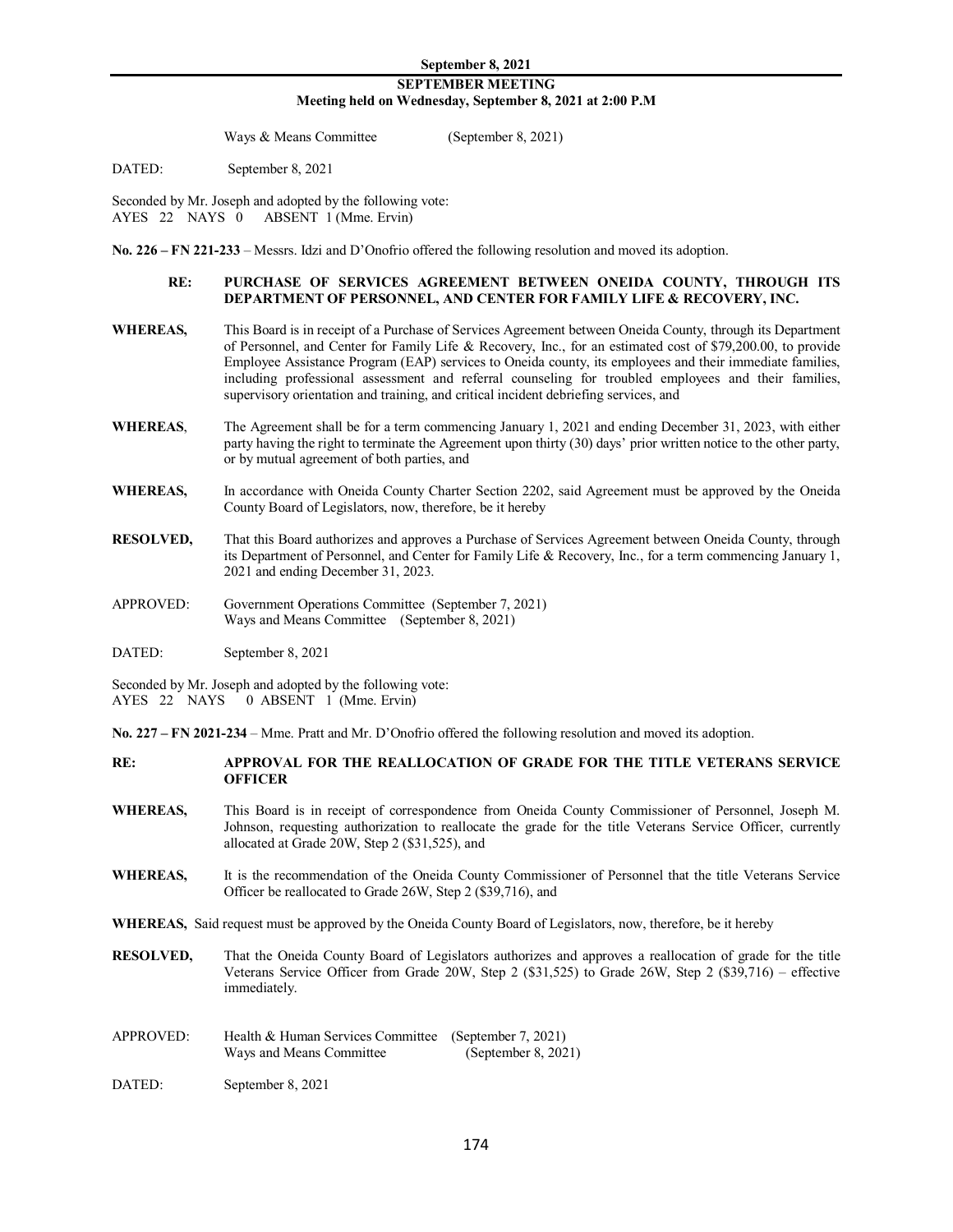Seconded by Mr. Joseph and adopted by the following vote: AYES 22 NAYS 0 ABSENT 1 (Mme. Ervin)

**No. 228 – FN 2021-235** – Meme. Pratt and Mr. D'Onofrio offered the following resolution and moved its adoption.

- **RE: PURCHASE OF SERVICES AGREEMENT BETWEEN ONEIDA COUNTY, THROUGH ITS DEPARTMENT OF FAMILY AND COMMUNITY SERVICES, AND THE NEIGHBORHOOD CENTER, INC.**
- **WHEREAS,** This Board is in receipt of a Purchase of Services Agreement between Oneida County, through its Department of Family and Community Services, and The Neighborhood Center, Inc., for an amount not to exceed \$230,297.00, to provide day care registration, certification and training, inspection and recruitment services for individuals in Oneida County interested in or currently providing child care in a residence, and
- **WHEREAS,** The Agreement shall be for a term commencing January 1, 2021 and ending December 31, 2021, with Oneida County having the right to terminate the Agreement upon thirty (30) days prior written notice to The Neighborhood Center, Inc., and
- WHEREAS, In accordance with Oneida County Charter Section 2202, said Agreement must be approved by the Oneida County Board of Legislators, now, therefore, be it hereby
- **RESOLVED,** That this Board authorizes and approves a Purchase of Services Agreement between Oneida County, through its Department of Family and Community Services, and The Neighborhood Center, Inc., for a term commencing January 1, 2021 and ending December 31, 2021.
- APPROVED: Health and Human Services Committee (September 7, 2021) Ways and Means Committee (September 8, 2021)

DATED: September 8, 2021

Seconded by Mr. Joseph and adopted by the following vote: AYES 22 NAYS 0 ABSENT 1 (Mme. Ervin)

# **No. 229 – FN 2021-236** – Mme. Pratt and Mr. DOnofrio offered the following resolution and moved its adoption. **RE: APPROVAL OF AN AMENDMENT AND EXTENSION BETWEEN ONEIDA COUNTY, THROUGH ITS DEPARTMENT OF HEALTH, AND THE VMC GROUP, INC.**

- **WHEREAS,** This Board is in receipt of an Amendment and Extension of an Agreement between Oneida County, through its Department of Health, and The VMC Group, Inc. for an amount not to exceed \$96,000.00, to provide transportation management and consulting services for the transportation of preschool/early intervention children to and from each child's childcare location and special services or program. Said Agreement also includes costs for the vendor to prepare and manage the Public Bid process for transportation service providers on behalf of Oneida County, and
- **WHEREAS,** The Amendment and Extension shall be for a term commencing August 1, 2021 and ending January 31, 2022, and
- WHEREAS, In accordance with Oneida County Charter Section 2202, said Amendment and Extension must be approved by the Oneida County Board of Legislators, now, therefore, be it hereby
- **RESOLVED,** That the Oneida County Board of Legislators authorizes and approves an Amendment and Extension to an Agreement between Oneida County, through its Health Department, and The VMC Group, Inc. for a term commencing August 1, 2021 and ending January 31, 2022.
- APPROVED: Health & Human Services Committee (September 7, 2021) Ways & Means Committee (September 8, 2021)
- DATED: September 8, 2021

Seconded by Mr. Joseph and adopted by the following vote: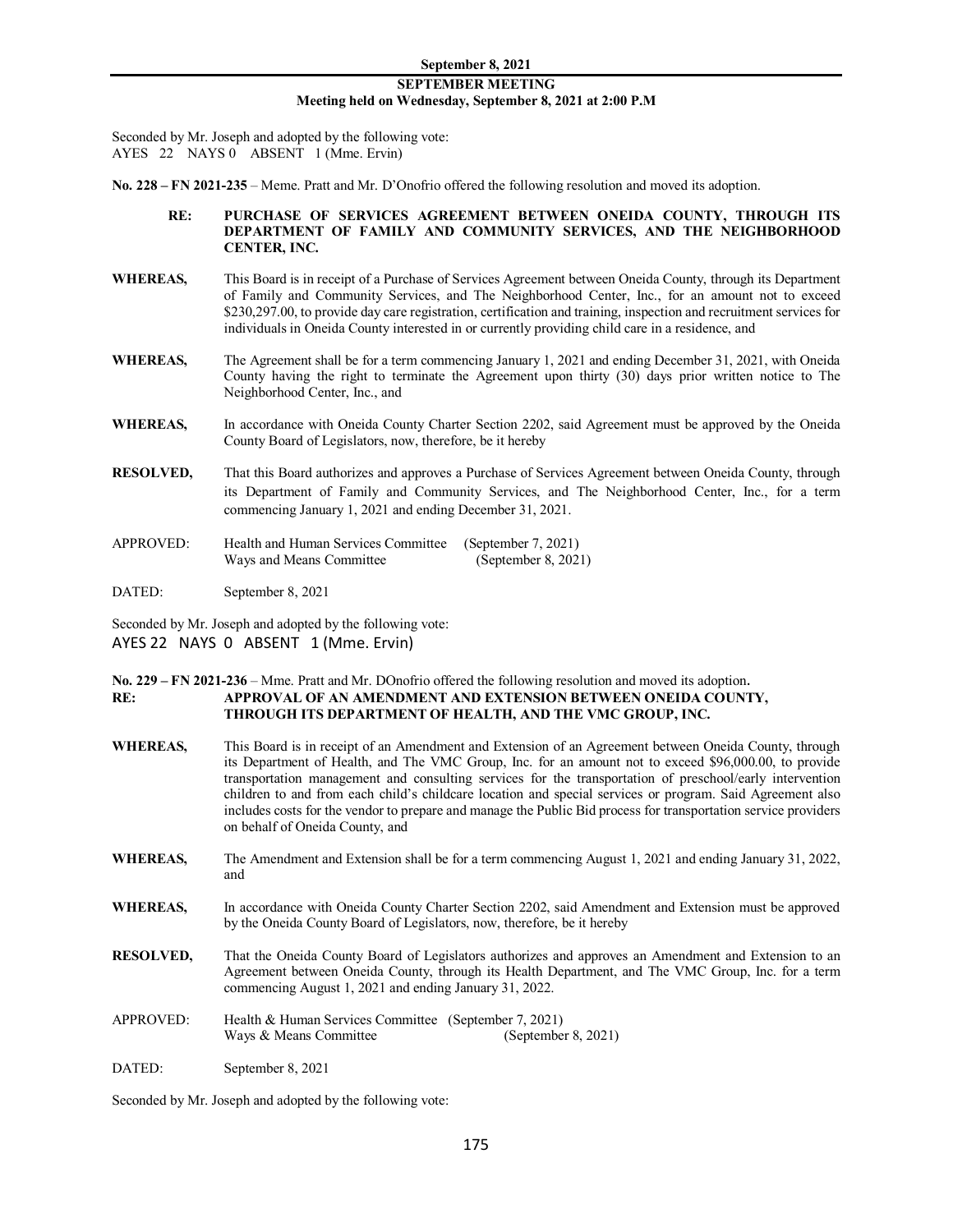# **SEPTEMBER MEETING Meeting held on Wednesday, September 8, 2021 at 2:00 P.M**

- AYES 22 NAYS 0 ABSENT 1 (Mme. Ervin)
- **No. 230 – FN 2021-237** Mme. Pratt and Mr. D'Onofrio offered the following resolution and moved its adoption.

# **RE: APPROVAL OF AN AMENDMENT TO A GRANT AGREEMENT BETWEEN ONEIDA COUNTY, THROUGH ITS DEPARTMENT OF HEALTH, THE INSTITUTE FOR INTERGOVERNMENTAL RESEARCH, INC. (IIR) AND THE BUREAU OF JUSTICE ASSISTANCE**

- **WHEREAS**, This Board is in receipt of an Amendment to a Grant Agreement between Oneida County, through its Department of Health, The Institute for Intergovernmental Research, Inc. (IIR) and the Bureau of Justice Assistance, and
- **WHEREAS**, The parties entered into a Grant Agreement, in the sum of \$600,000.00, in November 2019 for funding to assist in the reduction of overdose deaths associated with opioids and to advance a shared understanding of the patterns and characteristics of problem drug use in the local community by expanding the work of the Oneida County Overdose Response Team and Overdose Detecting Mapping Application, and
- **WHEREAS,** Oneida County, The Institute for Intergovernmental Research, Inc. (IIR) and the Bureau of Justice Assistance wish to amend the Grant Agreement to extend the term through December 31, 2022, with the grant amount remaining at \$600,000.00, and
- WHEREAS, In accordance with Oneida County Charter Section 2202, said Amendment must be approved by the Oneida County Board of Legislators, now, therefore, be it hereby
- **RESOLVED**, That the Oneida County Board of Legislators hereby authorizes and accepts an Amendment to a Grant Agreement between Oneida County, through its Department of Health, The Institute for Intergovernmental Research, Inc. (IIR) and the Bureau of Justice Assistance, extending the term commencing September 1, 2021 and ending December 31, 2022.
- APPROVED: Health & Human Services Committee (September 7, 2021) Ways & Means Committee (September 8, 2021)
- DATED: September 8, 2021

Seconded by Mr. Joseph and adopted by the following vote: AYES 22 NAYS 0 ABSENT 1 (Mme. Ervin)

**No. 231 – FN. 2021-238** – Mme. Pratt and Mr. D'Onofrio offered the following resolution and moved its adoption.

# **RE: APPROVAL OF A MASTER CONTRACT FOR GRANTS BETWEEN ONEIDA COUNTY, THROUGHT ITS DEPARTMENT OF HEALTH, AND THE NEW YORK STATE GOVERNOR'S TRAFFIC SAFETY COMMITTEE**

- **WHEREAS,** This Board is in receipt of a Master Contract for Grants between Oneida County, through its Department of Health, and The New York State Governor's Traffic Safety Committee, in the sum of \$12,000.00, to provide funding for child passenger safety seats, as well as training for selection and installation, for a term commencing October 1, 2021 and ending September 30, 2022, and
- WHEREAS, In accordance with Oneida County Charter Section 2202, said Master Contract for Grants must be approved by the Oneida County Board of Legislators, now, therefore, be it hereby
- **RESOLVED,** That Oneida County Executive, Anthony J. Picente, Jr., is hereby authorized to execute any and all documents related to a Master Contract for Grants between Oneida County, through its Department of Health, and The New York State Governor's Traffic Safety Committee, for a term commencing October 1, 2021 and ending September 30, 2022.
- APPROVED: Health & Human Services Committee (September 7, 2021) Ways & Means Committee (September 8, 2021)
- DATED: September 8, 2021

Seconded by Mr. Joseph and adopted by the following vote: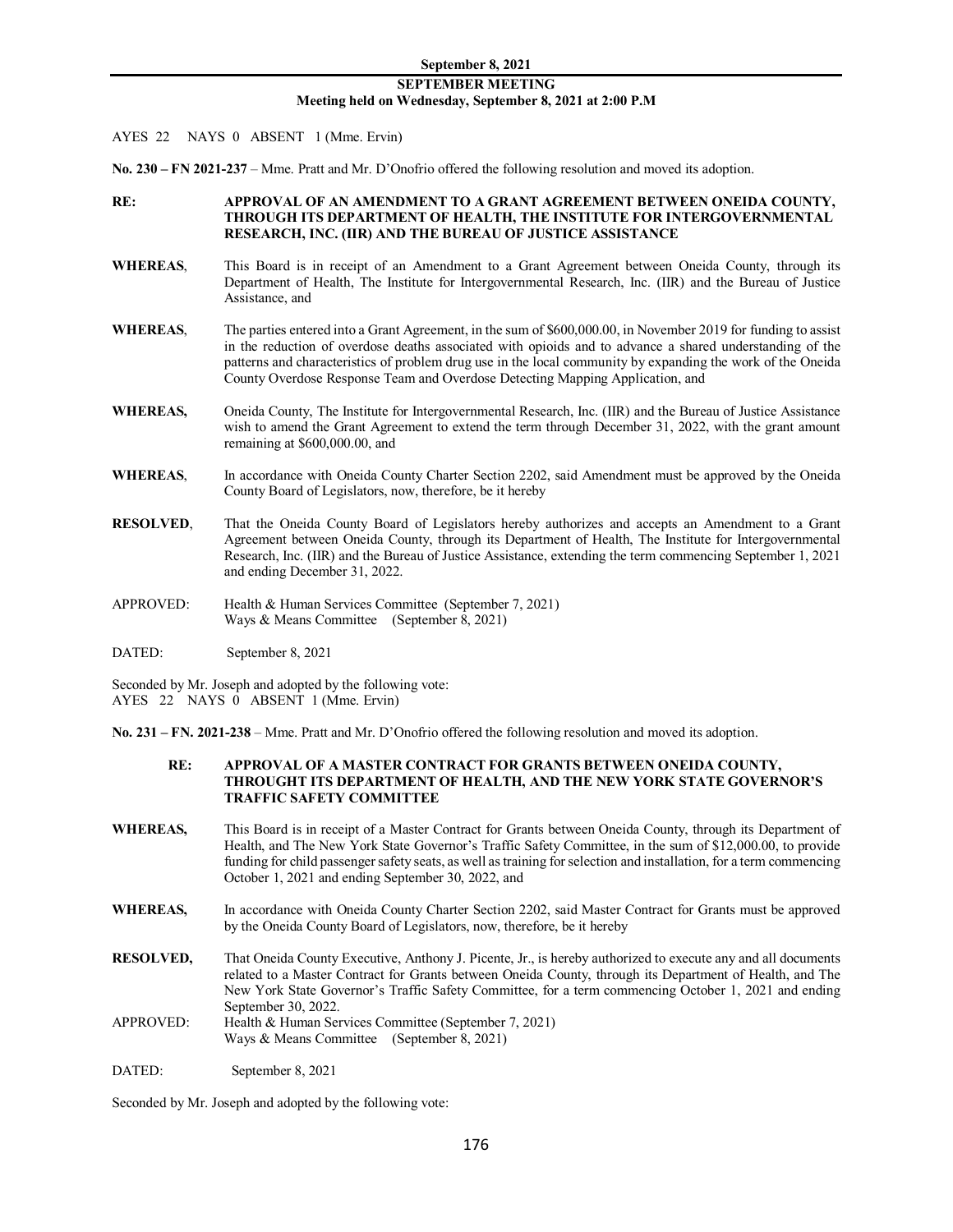AYES 22 NAYS 0 ABSENT 1 (Mme. Ervin)

**No. 232 – FN 2021-239** – Mme. Pratt and Mr. D'Onofrio offered the following resolution and moved its adoption.

# **RE: APPROVAL FOR THE REALLOCATION OF GRADE FOR THE TITLE CONTRACT ADMINISTRATOR I**

- **WHEREAS,** This Board is in receipt of correspondence from Oneida County Commissioner of Personnel, Joseph M. Johnson, requesting authorization to reallocate the grade for the title Contract Administrator I, currently allocated at Grade 36M, Step 2 (\$55,617), and
- **WHEREAS,** It is the recommendation of the Oneida County Commissioner of Personnel that the title Contract Administrator I be reallocated to Grade 36W, Step 2 (\$56,616), and
- **WHEREAS,** Said request must be approved by the Oneida County Board of Legislators, now, therefore, be it hereby
- **RESOLVED,** That the Oneida County Board of Legislators authorizes and approves a reallocation of grade for the title Contract Administrator I from Grade 36M, Step 2 (\$55,617) to Grade 36W, Step 2 (\$56,616) – effective immediately.
- APPROVED: Health & Human Services Committee (September 7, 2021) Ways and Means Committee (September 8,2021)
- DATED: September 8, 2021

Seconded by Mr. Joseph and adopted by the following vote: AYES 22 NAYS 0 ABSENT 1 (Mme. Ervin)

**No. 233 – FN 2021-240** – Messrs. Waterman and D'Onofrio offered the following resolution and moved its adoption.

#### **RE: APPROVAL TO SET THE SALARY FOR THE POSITION TITLE OF MECHANICAL ENGINEER, GRADE 38B, STEP 2, \$63,587**

- **WHEREAS,** This Board is in receipt of correspondence from Commissioner of Personnel, Joseph M. Johnson, requesting approval to establish the salary for the position title of Mechanical Engineer, and
- **WHEREAS,** The Commissioner of Personnel recommends that the starting salary for the position be set at Grade 38B, Step 2, \$63,587, and
- **WHEREAS,** Said salary must be approved by the Oneida County Board of Legislators, now, therefore, be it hereby
- **RESOLVED,** That the Oneida County Board of Legislators establishes the salary for the position title of Mechanical Engineer, at Grade 38B, Step 2, \$63,587, effective immediately.
- APPROVED: Public Works Committee (September 7, 2021) Ways and Means Committee (September 8, 2021)

DATED: September 8, 2021

Seconded by Mr. Joseph and adopted by the following vote: AYES 22 NAYS 0 ABSENT 1 (Mme. Ervin)

**No. 234 – FN 2021-241** – Messrs. Waterman and D'Onofrio offered the following resolution and moved its adoption.

#### **RE: APPROVAL OF A FLOOD MITIGATION GRANT AGREEMENT BETWEEN ONEIDA COUNTY, THROUGH ITS DEPARTMENT OF PLANNING, AND THE TOWN OF MARSHALL**

**WHEREAS,** This Board is in receipt of a Flood Mitigation Grant Agreement between Oneida County, through its Department of Planning, and the Town of Marshall, for an amount not to exceed \$300,000.00, to finance a stream bank stabilization project for the Big Creek in the Town of Marshall, which is repeatedly impacted and vulnerable to flooding, and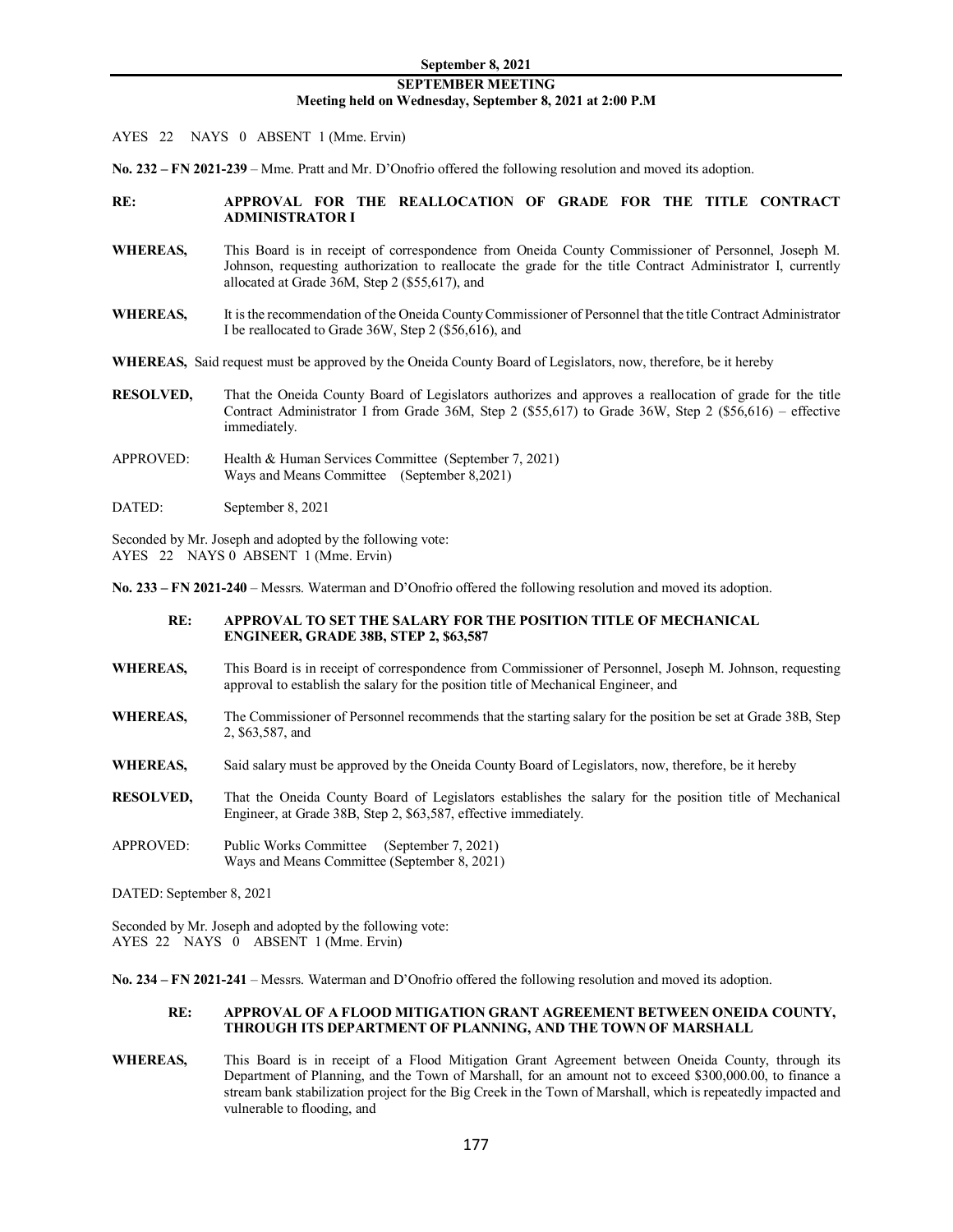# **SEPTEMBER MEETING Meeting held on Wednesday, September 8, 2021 at 2:00 P.M**

- WHEREAS, In accordance with Oneida County Charter Section 2202, said Flood Mitigation Grant Agreement must be approved by the Oneida County Board of Legislators, now, therefore, be it hereby
- **RESOLVED,** That the Oneida County Board of Legislators hereby authorizes and approves a Flood Mitigation Grant Agreement between Oneida County, through its Department of Planning, and the Town of Marshall, for a term commencing upon execution and ending at the completion of the Project, anticipated to be no later than December 31, 2025.
- APPROVED: Public Works Committee (September 7, 2021) Ways and Means Committee (September 8, 2021)

DATED: September 8, 2021

Seconded by Mr. Adopted by the following vote: AYES 22 NAYS 0 ABSENT 1 (Mme. Ervin)

**No. 235 – FN 2021-242** – Messrs. Waterman,D'Onofrio,Newton,Koenig offered the following resolution and moved its adoption.

### **RE: APPROVAL OF A FLOOD MITIGATION GRANT AGREEMENT BETWEEN ONEIDA COUNTY, THROUGH ITS DEPARTMENT OF PLANNING, AND THE SAUQUOIT CREEK BASIN INTERMUNICIPAL COMMISSION**

- **WHEREAS,** This Board is in receipt of a Flood Mitigation Grant Agreement between Oneida County, through its Department of Planning, and the Sauquoit Creek Basin Intermunicipal Commission, for an amount not to exceed \$187,500.00, to finance a modeling and conceptual design study for five (5) locations along the Sauquoit Creek impacted by flooding. The studies will be utilized to apply for 2022 Consolidated Funding Application (CFA) construction funds, and
- **WHEREAS,** In accordance with Oneida County Charter Section 2202, said Flood Mitigation Grant Agreement must be approved by the Oneida County Board of Legislators, now, therefore, be it hereby
- **RESOLVED,** That the Oneida County Board of Legislators hereby authorizes and approves a Flood Mitigation Grant Agreement between Oneida County, through its Department of Planning, and the Sauquoit Creek Basin Intermunicipal Commission, for a term commencing upon execution and ending at the completion of the Project, anticipated to be no later than December 31, 2025.
- APPROVED: Public Works Committee (September 7, 2021) Ways and Means Committee (September 8, 2021)

DATED: September 8, 2021

Seconded by Mr. Joseph and adopted by the following vote: AYES 22 NAYS 0 ABSENT 1 (Mme. Ervin)

**No. 236 – FN 2021-243** – Messrs. Waterman and D'Onofrio , Newton, Koenig, Flisnik offered the following resolution and moved its adoption.

# **RE: APPROVAL OF A FLOOD MITIGATION GRANT AGREEMENT BETWEEN ONEIDA COUNTY, THROUGH ITS DEPARTMENT OF PLANNING, AND THE TOWN OF WHITESTOWN**

- **WHEREAS,** This Board is in receipt of a Flood Mitigation Grant Agreement between Oneida County, through its Department of Planning, and the Town of Whitestown, for an amount not to exceed \$400,000.00, to finance a Sauquoit Creek stream bank stabilization and floodplain bench project in the Town of Whitestown that has been impacted by flooding, and
- **WHEREAS,** In accordance with Oneida County Charter Section 2202, said Flood Mitigation Grant Agreement must be approved by the Oneida County Board of Legislators, now, therefore, be it hereby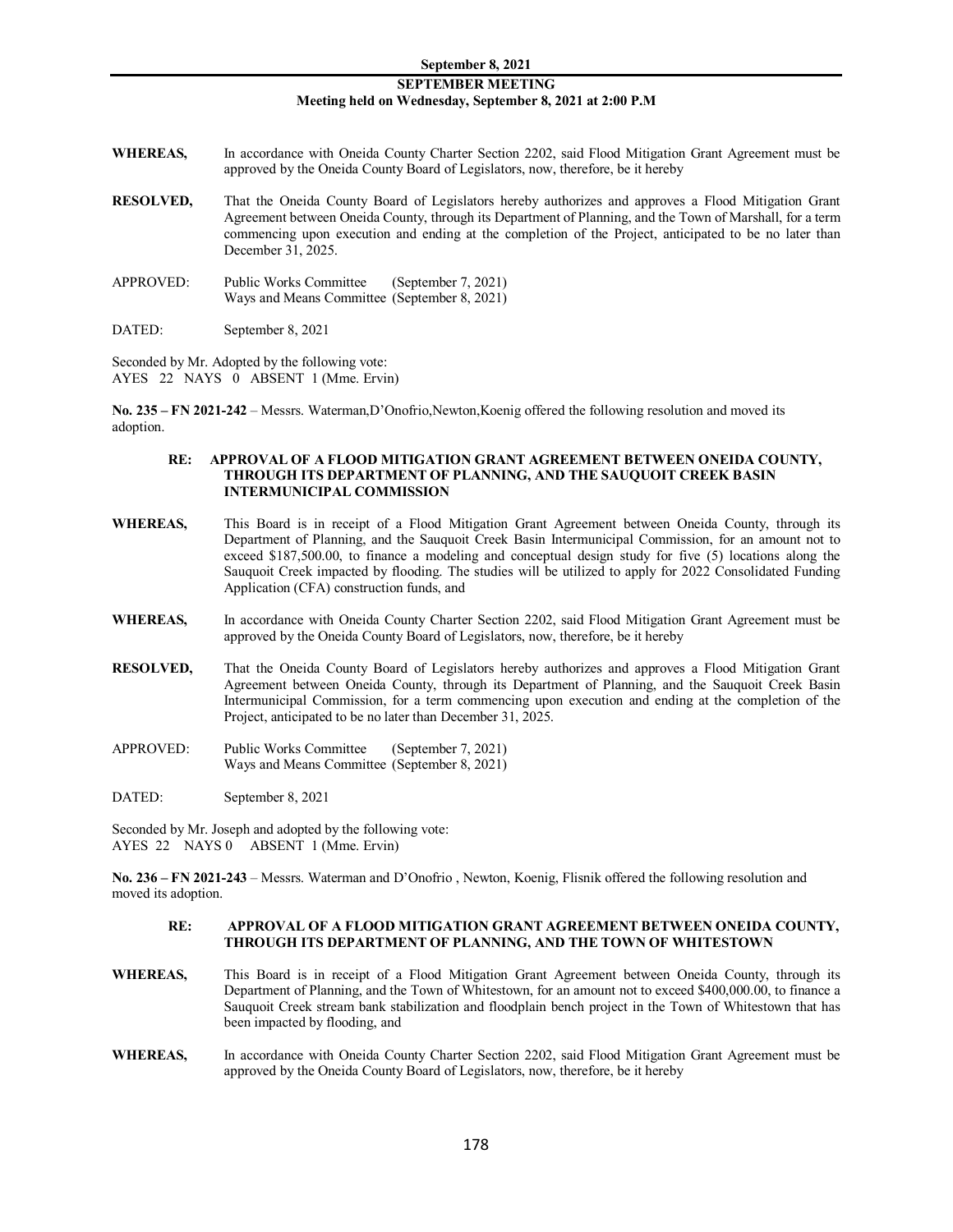# **SEPTEMBER MEETING Meeting held on Wednesday, September 8, 2021 at 2:00 P.M**

- **RESOLVED,** That the Oneida County Board of Legislators hereby authorizes and approves a Flood Mitigation Grant Agreement between Oneida County, through its Department of Planning, and the Town of Whitestown, for a term commencing upon execution and ending at the completion of the Project, anticipated to be no later than December 31, 2025.
- APPROVED: Public Works Committee (September 7, 2021) Ways and Means Committee (September 8, 2021)
- DATED: September 8, 2021

Seconded by Mr. Joseph and adopted by the following vote: AYES 22 NAYS 0 ABSENT 1 (Mme. Ervin)

**No. 237 – FN 2021-244** - Messrs. Waterman, D'Onofrio, Idzi offered the following resolution and moved its adoption.

# **RE: APPROVAL OF A FLOOD MITIGATION GRANT AGREEMENT BETWEEN ONEIDA COUNTY, THROUGH ITS DEPARTMENT OF PLANNING, AND THE VILLAGE OF WATERVILLE**

- **WHEREAS,** This Board is in receipt of a Flood Mitigation Grant Agreement between Oneida County, through its Department of Planning, and the Village of Waterville, for an amount not to exceed \$182,500.00, to finance a debris removal, bank stabilization and engineering project of the Big Creek in the Town of Waterville repeatedly impacted by flooding, and
- WHEREAS, In accordance with Oneida County Charter Section 2202, said Flood Mitigation Grant Agreement must be approved by the Oneida County Board of Legislators, now, therefore, be it hereby
- **RESOLVED,** That the Oneida County Board of Legislators hereby authorizes and approves a Flood Mitigation Grant Agreement between Oneida County, through its Department of Planning, and the Village of Waterville, for a term commencing upon execution and ending at the completion of the Project, anticipated to be no later than December 31, 2025.
- APPROVED: Public Works Committee (September 7, 2021) Ways and Means Committee (September 8, 2021)
- DATED: September 8, 2021

Seconded by Mr. Joseph and adopted by the following vote: AYES 22 NAYS 0 ABSENT 1 (Mme, Ervin)

**No. 238 – FN 2021-245** – Messrs. Waterman and D'Onofrio offered the following resolution and moved its adoption.

### **RE: APPROVAL OF A FLOOD MITIGATION GRANT AGREEMENT BETWEEN ONEIDA COUNTY, THROUGH ITS DEPARTMENT OF PLANNING, AND THE TOWN OF KIRKLAND**

- **WHEREAS,** This Board is in receipt of a Flood Mitigation Grant Agreement between Oneida County, through its Department of Planning, and the Village of Waterville, for an amount not to exceed \$32,161.00, to finance a drainage improvement project for the Arrowhead Way neighborhood in the Town of Kirkland that is repeatedly impacted by flooding, and
- **WHEREAS,** In accordance with Oneida County Charter Section 2202, said Flood Mitigation Grant Agreement must be approved by the Oneida County Board of Legislators, now, therefore, be it hereby
- **RESOLVED,** That the Oneida County Board of Legislators hereby authorizes and approves a Flood Mitigation Grant Agreement between Oneida County, through its Department of Planning, and the Town of Kirkland, for a term commencing upon execution and ending at the completion of the Project, anticipated to be no later than December 31, 2025.
- APPROVED: Public Works Committee (September 7, 2021) Ways and Means Committee (September 8, 2021)
- DATED: September 8, 2021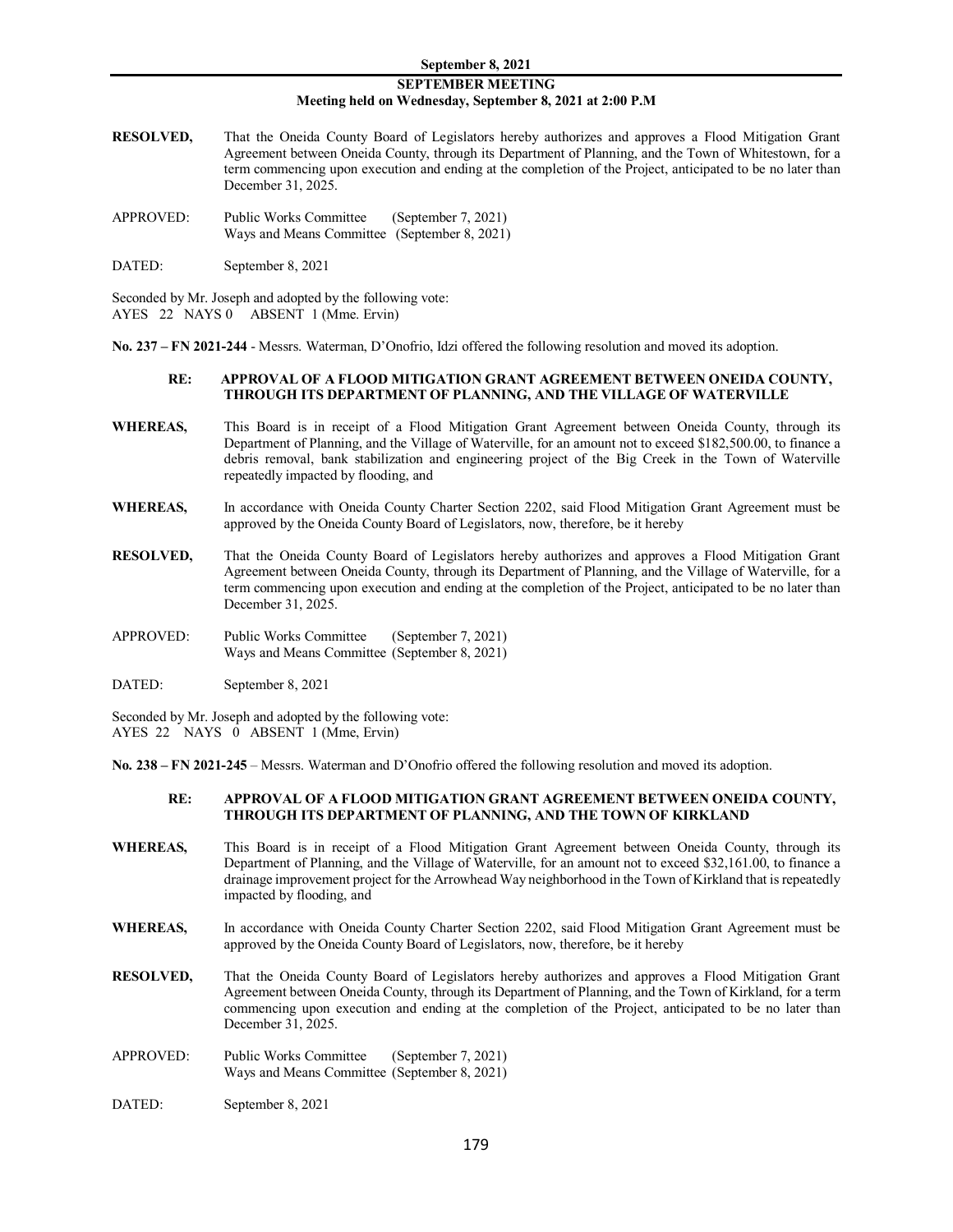Seconded by Mr. Joseph and adopted by the following vote: AYES 22 NAYS 0 ABSENT 1 (Mme. Ervin)

**No. 239 – FN 2021-246 -** Mme. Pratt and Mr. D'Onofrio offered the following resolution and moved its adoption.

# **RE: PURCHASE OF SERVICES AGREEMENT BETWEEN ONEIDA COUNTY, THROUGH ITS DEPARTMENT OF HEALTH, AND KELBERMAN CENTER, INC.**

- **WHEREAS,** This Board is in receipt of a Purchase of Services Agreement between Oneida County, through its Department of Health, and Kelberman Center, Inc., for an amount not to exceed \$4,500,000.00, to provide for the reimbursement of Preschool Program rendered to eligible preschool children with disabilities in accordance with Section 4410 of the New York State Education Law and in compliance with 8 NYCRR Part 200 (Regulations of the Commissioner of Education), and
- **WHEREAS**, The Agreement shall be for a term commencing July 1, 2021 and ending June 30, 2024, with either party having the right to terminate the Agreement upon ninety (90) days written notice to the other party, and
- WHEREAS, In accordance with Oneida County Charter Section 2202, said Agreement must be approved by the Oneida County Board of Legislators, now, therefore, be it hereby
- **RESOLVED,** That this Board authorizes and approves a Purchase of Services Agreement between Oneida County, through its Department of Health, and Kelberman Center, Inc., for a term commencing July 1, 2021 and ending June 30, 2024.
- APPROVED: Health & Human Services Committee (September 7, 2021) Ways & Means Committee (September 8, 2021)

DATED: September 8, 2021

Seconded by Mr. Joseph and adopted by the following vote: AYES 22 NAYS 0 ABSENT 1 (Mme. Ervin)

**No. 240 – FN 2021-248** – Messrs. Leach and D'Onofrio offered the following resolution and moved its adoption.

#### **RE: APPROVAL OF THE PROPOSED WORKERS' COMPENSATION BUDGET FOR 2022**

- **WHEREAS,** The Oneida County Workers' Compensation Committee has filed a budget estimate for the operation of the Oneida County Self-Insured Insurance Plan as hereinafter set forth for the year 2022, and
- **WHEREAS,** It is desirable to authorize the County Comptroller and the Commissioner of Finance to establish in their accounts a budget estimate for the operation of the Oneida County Self-Insurance Plan, now, therefore, be it hereby
- **RESOLVED,** That the following budget estimate for 2022 is hereby ordered to be placed upon the books of the County Comptroller and Commissioner of Finance, and that the County Comptroller be, and hereby is, authorized to make payments from the respective accounts as hereinafter set forth upon inspection and examination by the Workers' Compensation Committee:

BUDGET APPROPRIATIONS

# **PROGRAM ADMINISTRATION AND SUPPORT**

| Salaries & Fringes                     |   | \$114,730  |
|----------------------------------------|---|------------|
| Other Fees & Services (See attachment) |   | \$ 519,815 |
| Telephone                              |   | 500        |
| Meter Postage                          |   | 615        |
| Travel                                 |   | 3,550      |
| Other Materials & Supplies             |   | 100        |
| Zixmail                                | S | 59         |
| Other Expenses                         |   | 250        |
|                                        |   |            |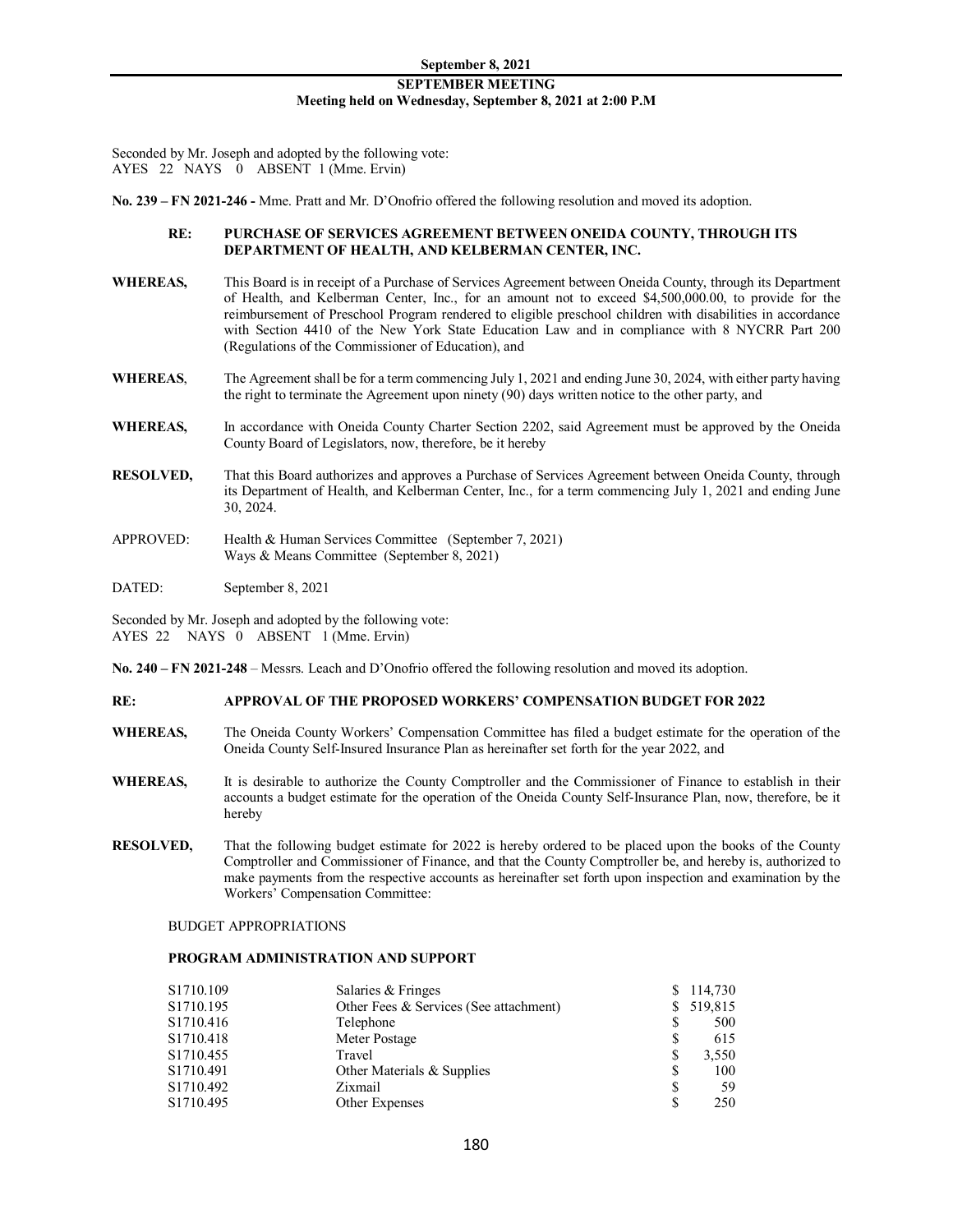# **SEPTEMBER MEETING Meeting held on Wednesday, September 8, 2021 at 2:00 P.M**

| S1990.9                         | Contingent Account<br><b>Total Administrative Expense</b> | 30,000<br>669,619<br>SS. |
|---------------------------------|-----------------------------------------------------------|--------------------------|
|                                 |                                                           |                          |
| S <sub>1720.410</sub>           | Indemnity & Medical                                       | \$4,491,198              |
| S1720.412                       | Insurance & Bonding                                       | 400                      |
| S1720.495                       | <b>WCB</b> Assessments                                    | 415,000                  |
|                                 | <b>Total Claims Expense</b>                               | \$4,906,598              |
|                                 | <b>TOTAL ADMINISTRATIVE &amp; CLAIMS EXPENSES</b>         | \$5,576,217              |
| <b>ESTIMATED REVENUES</b>       |                                                           |                          |
| S2222                           | Participant Assessments                                   | \$4,819,993              |
| S <sub>2401</sub>               | <b>Interest Earnings</b>                                  | S<br>30,000              |
| S <sub>2701</sub>               | Refund of Prior Years – Expenditures                      | 16,000                   |
| S <sub>2705</sub>               | Revenues                                                  | 710,224                  |
| <b>TOTAL ESTIMATED REVENUES</b> |                                                           | \$5,576,217              |

#### **2022 Budget – "Other Fees and Services" Breakdown**

| Total proposed "Other Fees and Services"                   | \$519,815   |
|------------------------------------------------------------|-------------|
| Miscellaneous expert attorney fees and other contract fees | \$25,000    |
| Department of Audit & Control accounting fee for 2021      | \$12,000    |
| Estimated cost for an actuarial analysis fee for 2021      | 7,500<br>S. |
| Department of Finance annual service charge for 2021       | 8,900<br>S  |
| Cost for 3rd Party Administration 2021                     | \$166,415   |
| Estimated cost to place in reserves for Excess             | \$300,000   |
| "Other Fees & Services" – Account $S1710.195$              |             |

**RESOLVED,** That the Oneida County Board of Legislators hereby approves and accepts the aforementioned Workers' Compensation Budget for 2022.

| <b>APPROVED:</b> | Workers' Compensation Committee | (September 7, 2021) |
|------------------|---------------------------------|---------------------|
|                  | Ways and Means Committee        | (September 8, 2021) |

DATED: September 8, 2021

Seconded by Mr. Davis and adopted by the following vote: AYES 22 NAYS 0 ABSENT 1 (Mme. Ervin)

# **LEFT ON LEGISLATORS DESKS FOR FUTURE CONSIDERATION**

FN 2021-247 **LOCAL LAW INTRO. "C" OF 2021 LOCAL LAW NO. \_\_\_\_\_ OF 2021**

**RE: AN AMENDMENT TO LOCAL LAW 4 INTRODUCTORY "C" OF 2013 PROVIDING FOR A TEMPORARY REVOCABLE ACCESS PERMIT SYSTEM FOR PUBLIC ACCESS TO AND USE OF LAND OWNED BY THE COUNTY OF ONEIDA.**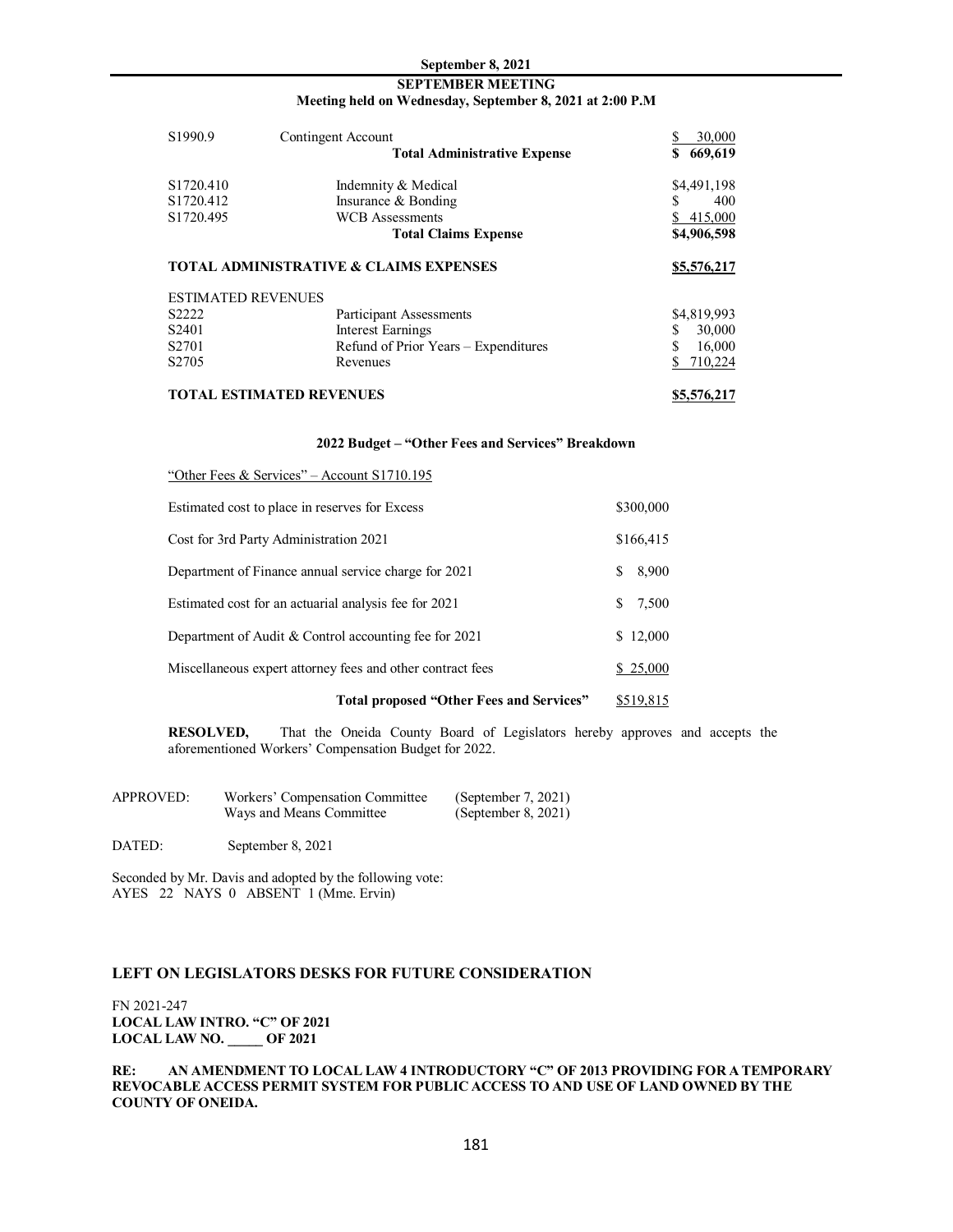# **SEPTEMBER MEETING Meeting held on Wednesday, September 8, 2021 at 2:00 P.M**

Legislative Intent: To allow for the Commissioner of Aviation to issue Temporary Revocable Access Permits for land and building space at Griffiss International Airport.

BE IT ENACTED by the Board of County Legislators of the County of Oneida, State of New York, as follows:

### **A. Title**

This local law shall be known as "Local Law Amending Local Law No. 4 of 2013 Providing for a Temporary Revocable Access Permit System for Public Access to and Use of Land Owned by the County of Oneida."

# **B.**

Local Law No. 4 of 2013 shall be amended by the deletion of all matters that are in parenthesis and (stricken) and the addition of all matters in bold and **underlined** as set forth below: Section 1.Definitions.

As used in this Local Law, the following words, phrases, terms and their derivations shall have the meanings set forth below:

*Access* shall mean the authority to pass over **or temporarily occupy** property without unreasonable obstruction, and does not carry with it any rights of possession or ownership.

*Public (l)Land* means any property or open space owned, leased or controlled by the County of Oneida, which area is generally accessible and open to the public.

# *Griffiss International Airport* **means all Oneida County property associated with the Oneida County Airport.**

### Section 2.Application for Temporary Revocable Access Permit.

Any person or business that wants to use any (p)**P**ublic (l)**L**and for (a)**A**ccess**, other than land located at Griffiss International Airport,** shall apply to the Commissioner of Public Works for a Temporary Revocable Access Permit at least thirty (30) days in advance of the proposed (a)**A**ccess. **Any person or business that wants to use any Public Land for Access located at Griffiss International Airport, shall apply to the Commissioner of Aviation for a Temporary Revocable Access Permit at least thirty (30) days in advance of the proposed Access.** The application for such **Temporary Revocable Access** Permit shall be made in writing on a form approved by the County Attorney. The application for a(n) **Temporary Revocable** Access Permit shall include but not necessarily be limited to the following:

- (a) The name, address, telephone number, facsimile number and e-mail address of the Applicant.
- (b) The necessity for the proposed (a) $\triangle$ ccess, the exact location within the (p)**P**ublic (l)Land to be used for the proposed (a)**A**ccess including a location map of sufficient detail and accuracy to depict the location and extent of the proposed (a)**A**ccess, and the dates, times and duration of the proposed (a)**A**ccess.
- (c) A non-refundable application fee, to compensate the County for its time in investigating and processing the application, the amount of said fee to be set by the (Commissioner of Public Works) **designated Commissioner.**
- (d) A sum of money to be held in escrow by the (Commissioner of Public Works) **designated Commissioner**, to insure that the (p)**P**ublic (l)**L**and is left in a clean and proper condition without damage and in the same condition as it existed prior to the date of such (a)Access. Said sum of money will be in an amount acceptable to the (Commissioner of Public Works) **designated Commissioner**. Said sum of money shall be refundable upon certification of the (Commissioner of Public Works) **designated Commissioner** that the (p) **P**ublic (!) Land has been left in proper condition.
- (e) An access fee in an amount set by the (Commissioner of Public Works) **designated Commissioner**, to compensate the County for any additional costs incurred by the County because of the use of the  $(\mathbf{p})\mathbf{P}$ ublic  $(\mathbf{i})\mathbf{L}$ and for  $(\mathbf{a})\mathbf{A}$ ccess, plus a charge of five percent (5%) for administrative costs.
- (f) A proper liability insurance policy, with proof of full premiums paid to date, naming the County of Oneida as an additional insured, or other policy as deemed appropriate at the sole discretion of the County Attorney, holding the County harmless from any and all liability arising out of the use of the (p)**P**ublic (l)**L**and for (a)**A**ccess, in an amount acceptable to the (Commissioner of Public Works) **County Attorney**.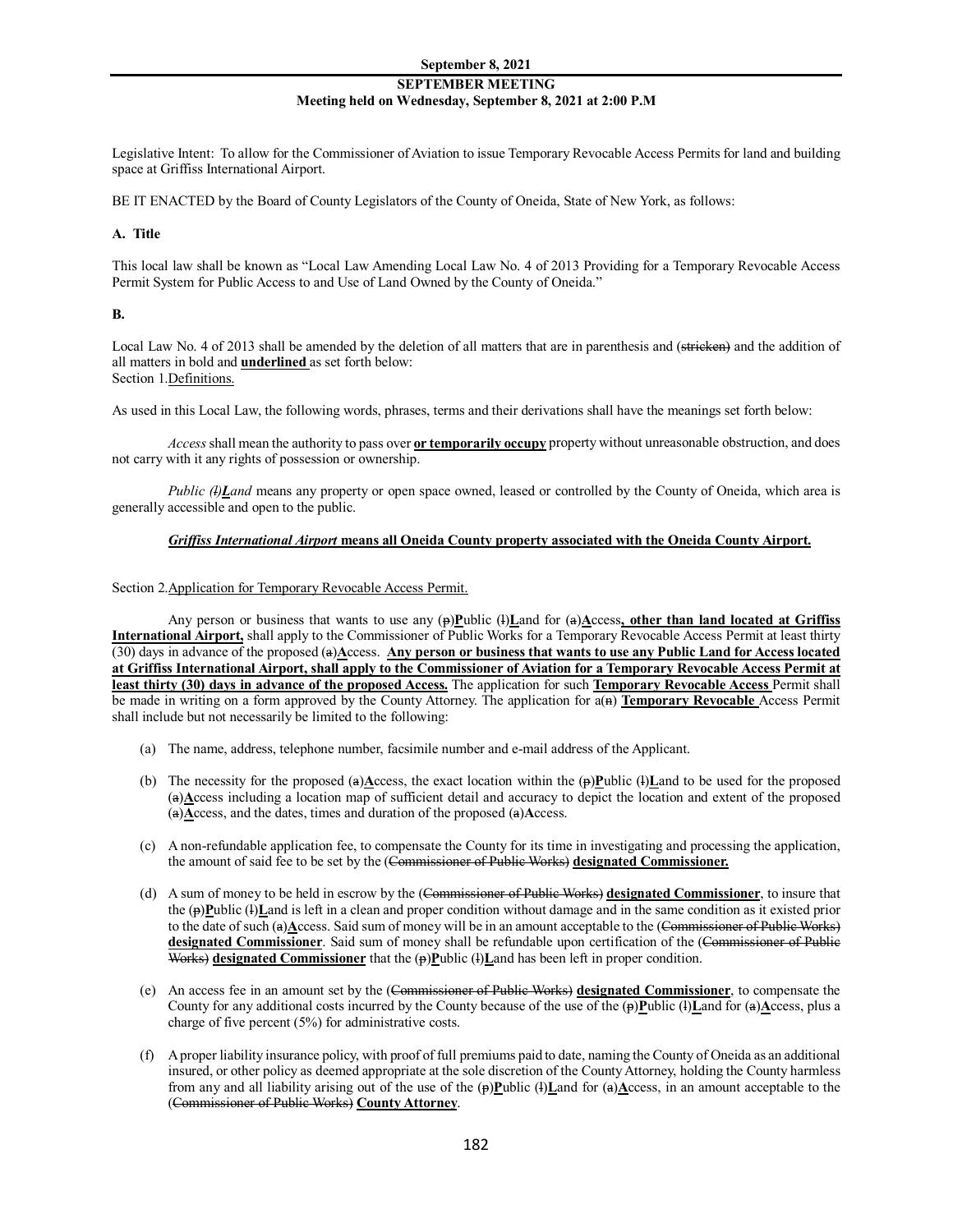# **SEPTEMBER MEETING Meeting held on Wednesday, September 8, 2021 at 2:00 P.M**

- (g) A written acknowledgement and agreement to the following terms:
	- (1) The County does not relinquish the right to control the management of its  $(\mathbf{p})\underline{\mathbf{P}}$ ublic ( $\mathbf{I}\underline{\mathbf{L}}$  ands, and is entitled to enforce all necessary and proper rules for the management and operation of same.
	- (2) The Applicant is responsible for any maintenance or upkeep required for the Applicant's (use) **Access** of the (p)**P**ublic (l)**L**ands (for access), including but not limited to snow plowing, shoveling and routine maintenance, and is solely liable for any damages caused to the property as a result of said routine maintenance performed by the Applicant.
	- (3) The  $(\mathbf{p})$ **Public (f)Land will not be used for any political activity or any unlawful activity, pursuant to local, state and** federal laws, rules and regulations or ordinances.
	- (4) If the (p)**P**ublic (l)**L**and, or any portion thereof, shall be damaged by the act, default, negligence or willful misconduct of the Applicant or of the Applicant's agents, employees, business invitees and guests, the Applicant shall pay to the County such sum as necessary to restore the  $(\frac{1}{2})$ **L**ublic (4)**L**and to its previous condition and to make the County whole.
	- (5) The County is to be exempt from any and all liability for damage, injury or death to person or property of the Applicant, including the Applicant's agents, employees, business invitees and guests.
	- (6) The Applicant shall defend, indemnify and hold the County harmless from and against all liability, damages, expenses, costs, causes of actions, suits, claims or judgments arising from property damage, personal injuries or death to persons arising from or out of the (use) **Access** and/or maintenance of the public land by the Applicant and the Applicant's agents, employees, business invitees and guests.
	- **(7) Any other terms deemed necessary or appropriate by the designated Commissioner.**

Section 3.Issuance or denial of permit and revocation.

- (a) The (Commissioner of Public Works) **designated Commissioner** shall issue a Temporary Revocable Access Permit conditioned on the Applicant providing all the above requested information and materials, and upon the Applicant's written agreement to comply with the above terms of the **Temporary Revocable Access** Permit, unless the (Commissioner of Public Works) **designated Commissioner** finds that:
	- (1) The proposed (use) **Access** of the  $(p)$ **P**ublic  $(l)$ **L**and (for access) will interfere with another use of the  $(p)$ **P**ublic (l)**L**and by the County, or will interfere with another use of the (p)**P**ublic (l)**L**and for (a)**A**ccess for which a **Temporary Revocable Access (p)P**ermit has already been issued.
	- (2) The proposed (p)**P**ublic (l)**L**and is deemed by the (Commissioner of Public Works) **designated Commissioner** to be legally, physically or functionally unsuitable for the (a)**A**ccess, or is not compatible with the purpose for which the (p)**P**ublic (l)Land was acquired or is managed.
	- (3) The proposed (use) **Access** could compromise Oneida County's title to the land or change the mandated use of the (p)**P**ublic (l)**L**and
	- (4) The proposed (use) **Access** requires construction or installation of permanent facilities such as roads, bridges, trails, structures, towers or utility lines not authorized by law, deeded right or easement.
	- (5) The proposed (use) **Access** is for motor vehicle access across (p)**P**ublic (l)**L**and as a permanent route of ingress and egress, except where an easement or other legal encumbrance to Oneida County's title exists which authorizes such (use) **Access**.
	- (6) The proposed ( $\theta$ ) **Access** is for use or establishment of trails that lead from private land and extend onto  $(\theta)$ **Public** (l)**L**and for the sole benefit of the private landowner(s) or their invitee(s).
	- (7) The information contained in the application is found to be false or nonexistent in any material detail.
	- (8) The Applicant refuses to agree by or comply with all conditions of the **Temporary Revocable Access** Permit.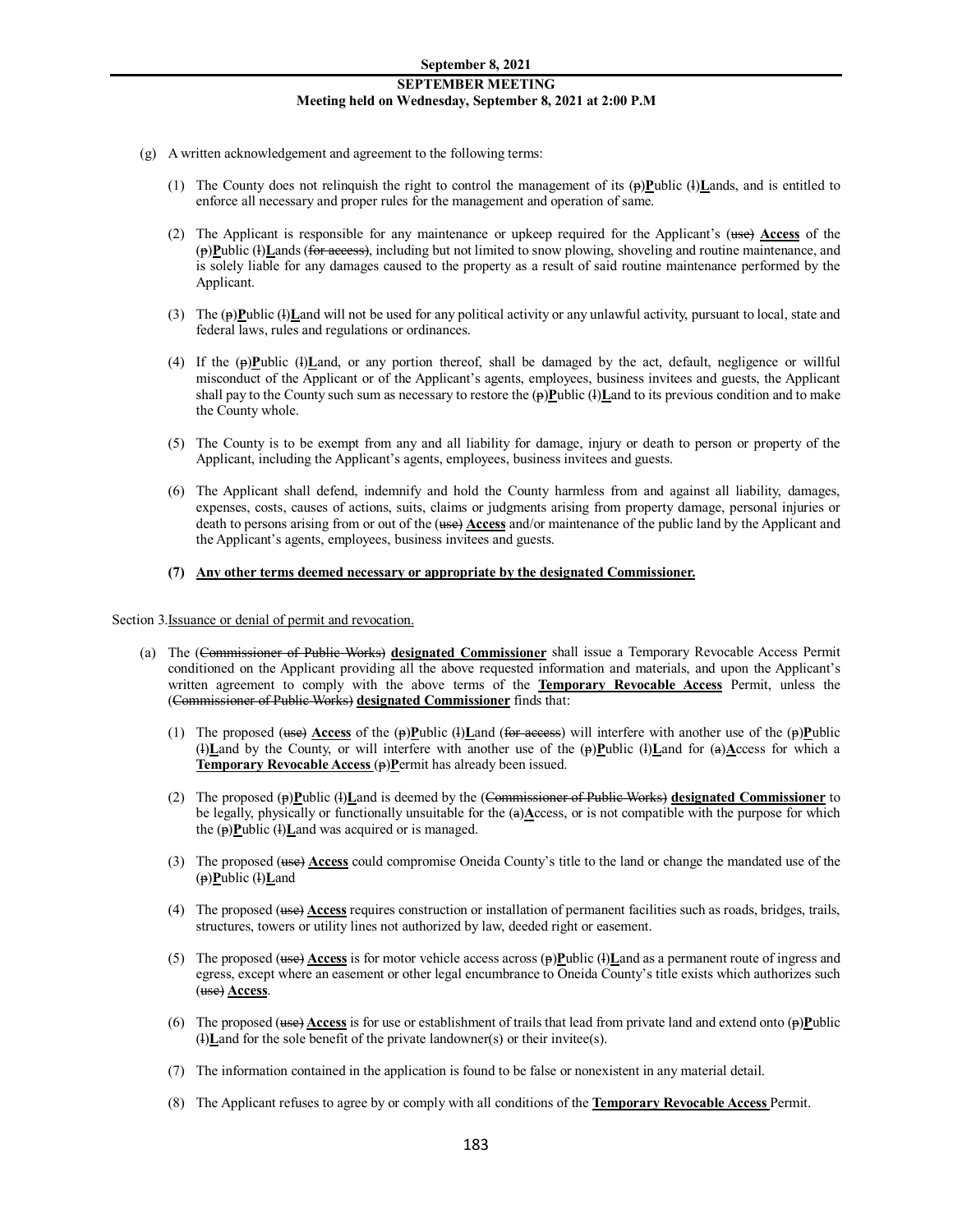# **SEPTEMBER MEETING Meeting held on Wednesday, September 8, 2021 at 2:00 P.M**

- (9) The (a)**A**ccess is deemed by the (Commissioner of Public Works) **designated Commissioner** to be of size and nature to unreasonably interfere with the enjoyment of the (p)**P**ublic (l)**L**and by other users.
- (10) The (a)**A**ccess is deemed to be in violation of any Federal, State or Local law, rule or regulation.
- (11) A reasonable determination is made by the (Commissioner of Public Works) **designated Commissioner** and/or the County Attorney that the (a)**A**ccess is not in the best interest of the County.
- (b) Any denial of a Temporary Revocable Access Permit for any of the above reasons will not occur until the (Commissioner of Public Works) **designated Commissioner** affords the Applicant notice and an opportunity to be heard in regards to the denial.
- (c) A Temporary Revocable Access Permit may be revoked for any of the above reasons set forth in subdivision (a) of this article, after the (Commissioner of Public Works) **designated Commissioner** affords the **Temporary Revocable Access**  Permit (H)holder notice and an opportunity to be heard in regards to the revocation. All monies paid to the County, with the exception of the escrowed monies referred to in Section 2(d) above, shall be forfeited by the (Applicant) **Temporary Revocable Access Permit holder** in the event of a revocation of the Temporary Revocable Access Permit.
- (d) The (Commissioner of Public Works) **designated Commissioner** is authorized to place reasonable conditions on the Temporary Revocable Access Permit, in order to ensure the safe (use) **Access** of the (p)**P**ublic (l)**L**and.
- (e) Any Temporary Revocable Access Permit issued is invalid and revoked unless the permittee has a valid and current insurance certificate at the time of actual (a)**A**ccess onto (p)**P**ublic (l)**L**and.

#### Section 4.Temporary Revocable Access Permit Expiration.

- (a) Upon expiration or completion of activities authorized by a Temporary Revocable Access Permit and as deemed necessary, the (Commissioner of Public Works) **designated Commissioner** or Commissioner's designee shall inspect the  $(\mathbf{p})$ **Public (***l***)**Land subject to the Permit, in order to ensure that the permittee has complied with all terms of the **Temporary Revocable Access** Permit.
- (b) Temporary Revocable Access Permits shall be issued for a period not to exceed one (1) year, including Temporary Revocable Access Permit renewals.

Section 5.Temporary Revocable Access Permit Renewals.

- (a) Temporary Revocable Access Permits shall be renewed only in the case of extenuating circumstances or if the (Commissioner of Public Works) **designated Commissioner** determines that continuance of the temporary use is in the public interest and is otherwise not legally, physically or functionally unsuitable for the (a) $\triangle$ ccess, or is not compatible with the purpose for which the (p)**P**ublic (l)Land was acquired or is managed.
- (b) Any renewal of a Temporary Revocable Access Permit is under the same terms and conditions as the original **Temporary Revocable Access** Permit.
- (c) A non-refundable renewal application fee will be charged to compensate the County for its time in investigating and processing the application in the amount of said fee to be set by the (Commissioner of Public Works) **designated Commissioner**.
- (d) Additional fees as detailed in the original **Temporary Revocable Access** Permit application may also be charged as set by the (Commissioner of Public Works) **designated Commissioner**.
- (e) Applications for renewals must be made no less than sixty (60) days prior to the expiration date of a **Temporary Revocable Access** Permit. Requests made for renewals less than sixty (60) days prior to the expiration date shall be considered as a new application and handled accordingly.

#### Section 6. Severability.

If any provision of this Local Law shall be adjudged by any court of competent jurisdiction to be invalid, then such adjudication shall not affect, impair or invalidate the remainder thereof, but shall be confined in its effect to the particular provision directly involved in the controversy in which such judgment shall have been rendered.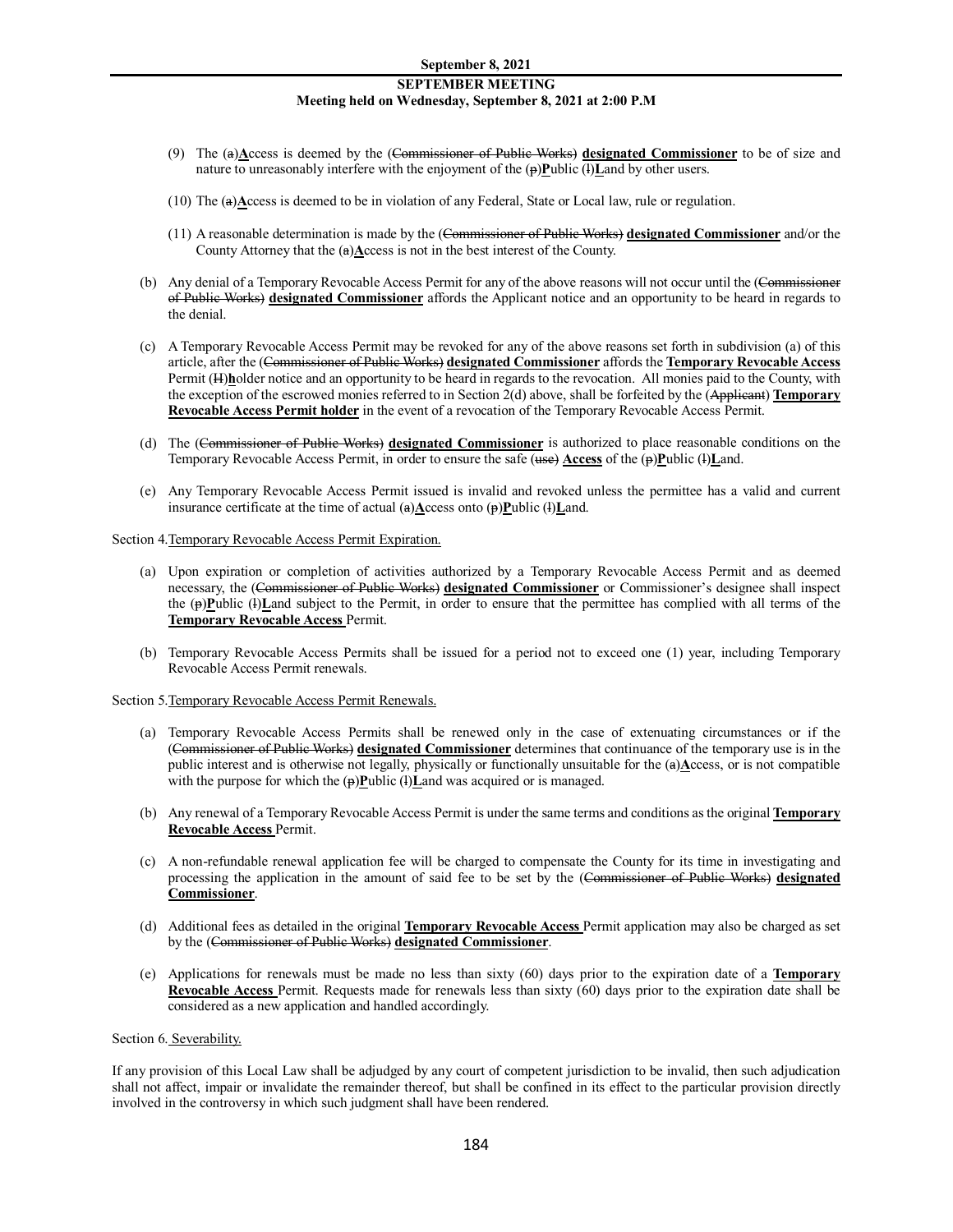# Section 7.Effective Date

This Local Law shall take effect upon filing with the Secretary of State in accordance with Section 20, 21 and 27 of the New York State Municipal Home Rule Law

APPROVED: Public Works Committee Ways & Means Committee

DATED: Scheduled to sit on Desks September 8, 2021

Adopted by the following vote: AYES\_\_\_NAYS\_\_\_\_ABSENT

**NOTE: At this Juncture a motion was made by Legislator Fiorini that pursuant to Rule 22 made a motion to suspend Rules 12 and 55 for the purpose of considering this Resolution only. Legislator Flisnik seconded the motion. The motion was duly passed for the following resolution**

**No. 241 – FN 2021-249** – Mr. Sacco offered the following resolution and moved its adoption.

# **RE: APPOINTMENT OF MAYA MILLER TO THE POSITION OF MINORITY LEGISLATIVE ANALYST FOR THE BOARD OF LEGISLATORS GRADE 25M, STEP 13**

- **WHEREAS**, The Rules of the Board of County Legislators of the County of Oneida provide a Minority Legislative Analyst shall be appointed, now, therefore, be it hereby
- **RESOLVED**, That, after duly being so elected by the Minority Party of the Board Maya Miller be and hereby is appointed to serve in the position of Minority Legislative Analyst to the Board of Legislators at Grade 25M, Step 13 (\$56,677) effective September 9, 2021, with a term to expire December 31, 2021.

DATED: September 8, 2021

Seconded by Mr .Davis and adopted by the following vote: AYES 22 NAYS 0 ABSENT 1 (Mme. Ervin)

# **CERTIFICATION OF THE CLERK**

STATE OF NEW YORK, County of Oneida, ss:

I hereby certify that the foregoing is a true report of the proceedings of the Board of Legislators of the County of Oneida on Wednesday, September 8, 2021 at 2:00 P.M., typographical errors excepted.

# **MIKALE BILLARD**